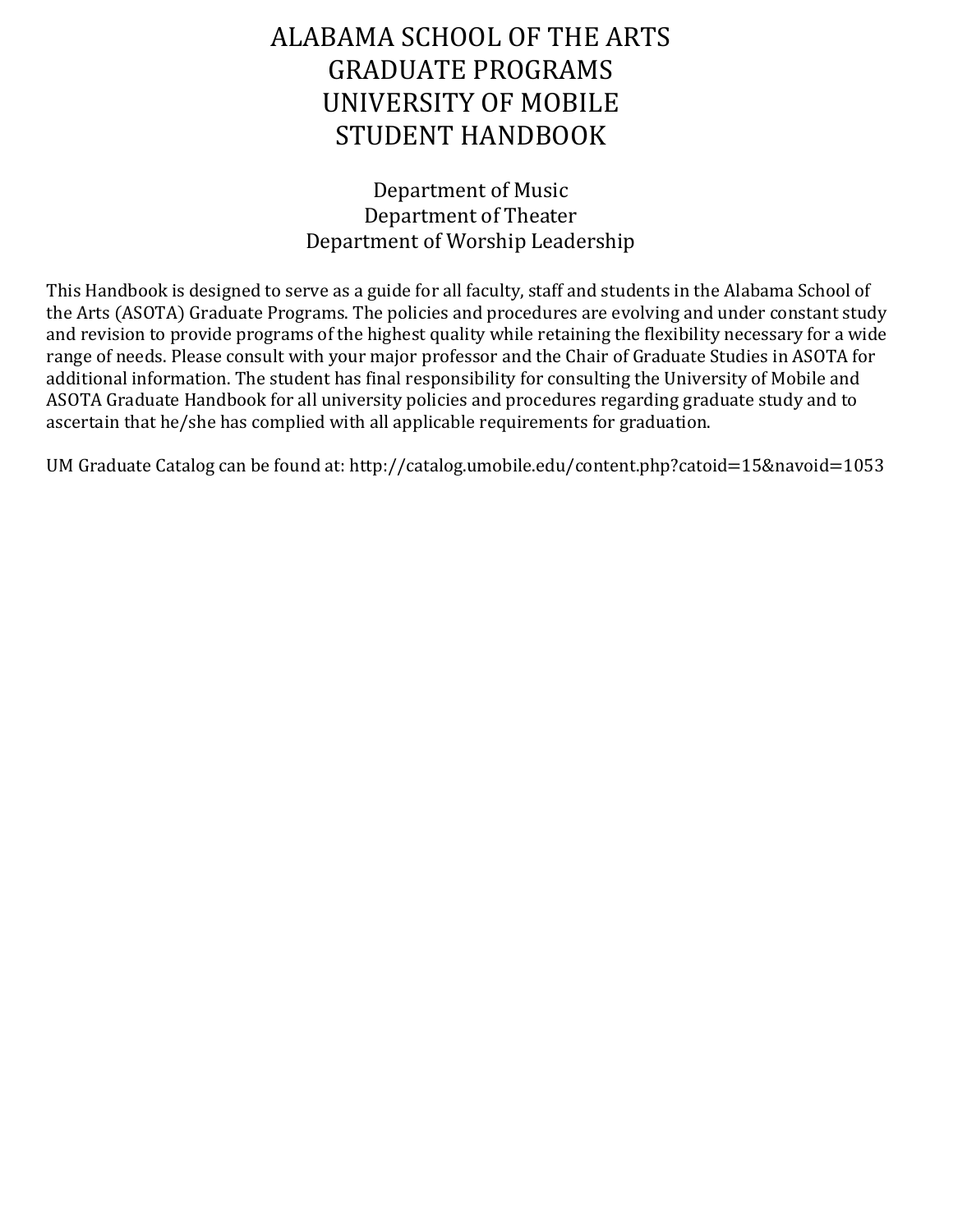## **Table of Contents**

| Master of Music and Doctor of Musical Arts in the Alabama School of the Arts 4      |  |
|-------------------------------------------------------------------------------------|--|
|                                                                                     |  |
|                                                                                     |  |
|                                                                                     |  |
|                                                                                     |  |
|                                                                                     |  |
|                                                                                     |  |
|                                                                                     |  |
|                                                                                     |  |
|                                                                                     |  |
|                                                                                     |  |
|                                                                                     |  |
|                                                                                     |  |
|                                                                                     |  |
|                                                                                     |  |
|                                                                                     |  |
|                                                                                     |  |
|                                                                                     |  |
|                                                                                     |  |
|                                                                                     |  |
|                                                                                     |  |
|                                                                                     |  |
|                                                                                     |  |
| Responsible Conduct of Research (RCR module training is TBA pending UM licensing 12 |  |
|                                                                                     |  |
|                                                                                     |  |
|                                                                                     |  |
|                                                                                     |  |
|                                                                                     |  |
|                                                                                     |  |
|                                                                                     |  |
|                                                                                     |  |
|                                                                                     |  |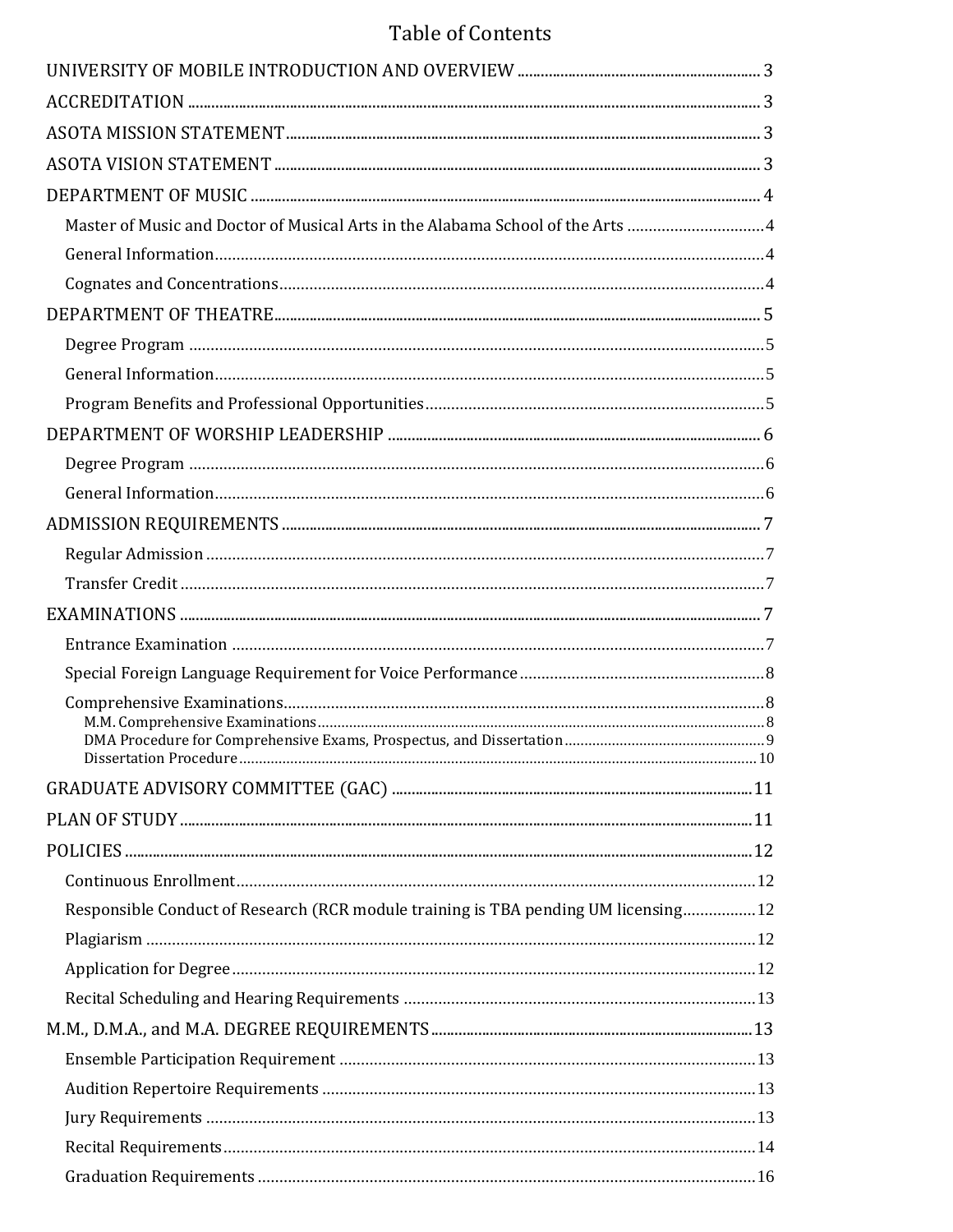## UNIVERSITY OF MOBILE INTRODUCTION AND OVERVIEW

<span id="page-2-0"></span>University of Mobile is a four-year institution of liberal arts and sciences affiliated with the Alabama Baptist State Convention. It is committed to providing fully accredited educational programs of the highest quality to its students. Its primary emphasis is establishing and maintaining a tradition of excellence in undergraduate and graduate studies, as well as in professional, graduate, continuing education, and specialized degree-granting programs.

All educational programs of the University are designed for the intellectual, spiritual, cultural, and personal growth of students. As a Christian institution, University of Mobile explicitly seeks to combine the critical pursuit of knowledge with the cultivation of religious awareness and to unite academic excellence with a dedication to service at local, state, national, and international levels.

## ACCREDITATION

<span id="page-2-1"></span>University of Mobile is accredited by the Commission on Colleges of the Southern Association of Colleges and Schools (1866 Southern Lane, Decatur, Georgia 30033-4097, 404-675-4501) to award Associate's, Bachelor's, Master's and Doctoral degrees. University of Mobile is also an accredited institutional member of the National Association of Schools of Music [11250 Roger Bacon Drive, Suite 21, Reston, VA 20190- 5248, 703-437-0700]. The Bachelor of Science Degree in Music (for teacher certification; p-12) is approved by the Alabama State Board of Education, and the University holds membership in the American Association of Colleges of Teacher Education. University of Mobile is also an accredited institutional member of the National Association of Schools of Theatre [11250 Roger Bacon Drive, Suite 21 Reston, VA 20190-5248], review pending.

## ASOTA MISSION STATEMENT

<span id="page-2-2"></span>Alabama School of the Arts (ASOTA) is a Christ-centered, academic community providing liberal arts and professional programs of music, worship leadership, theatre, technology and art. Our 21st century program provides stylistic and experiential cross-training in a collaborative and innovative environment. Our faculty fosters creativity through individualized instruction and intentional mentorship.

## ASOTA VISION STATEMENT

<span id="page-2-3"></span>Alabama School of the Arts is committed to being a premier Christ-centered academic community providing stylistic and experiential cross-training to equip 21st century artists to answer God's call on their lives and transform the world.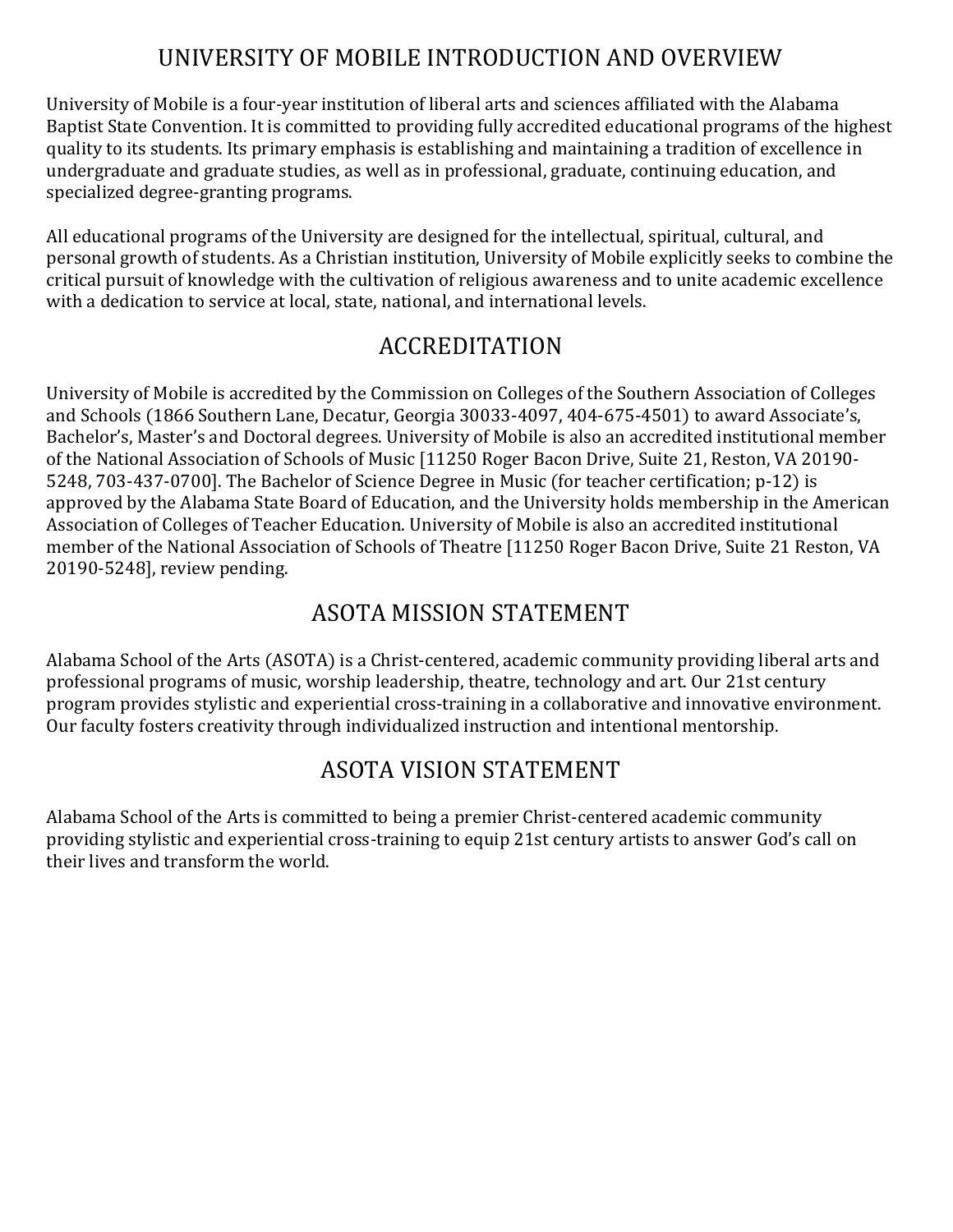## DEPARTMENT OF MUSIC

### Master of Music and Doctor of Musical Arts in the Alabama School of the Arts

<span id="page-3-1"></span><span id="page-3-0"></span>The Alabama School of the Arts offers the following graduate music degrees:

- Master of Music in Voice
- Master of Music in Piano
- Master of Music in Music Education (Non-Certification)
- Doctor of Musical Arts in Voice

### General Information

<span id="page-3-2"></span>The Master of Music (M.M.) in Vocal Performance has been designed to provide professional training to performers who wish to concentrate on multiple styles of singing and teaching through focused courses in voice, pedagogy and performance.

The Master of Music (M.M.) in Piano Performance has been designed to combine knowledge from piano literature with advanced piano pedagogy. The ASOTA piano festival provides an opportunity for students to hear and work with world-renowned performing artists.

The Master of Music (M.M.) in Music Education (Non-Certification) program will expand the outreach of current academic programs by providing master's level instruction in music to full-time and part-time music educators, while providing advancement opportunities for each student.

The Doctor of Musical Arts (D.M.A.) in Vocal Performance provides opportunities for students to develop their performance abilities while expanding their knowledge of music literature and vocal technique.

These programs are designed to prepare students for performance and teaching across multiple styles and settings, including contemporary, musical theatre, opera, chamber, and academia.

## Cognates and Concentrations

<span id="page-3-3"></span>The following cognates are offered within the M.M. (6 credit hours) and D.M.A. (12 credit hours) in Voice degree programs

- Pedagogy (please note that the D.M.A. cognate requires an additional elective outside of vocal pedagogy)
- **Theatre**
- Worship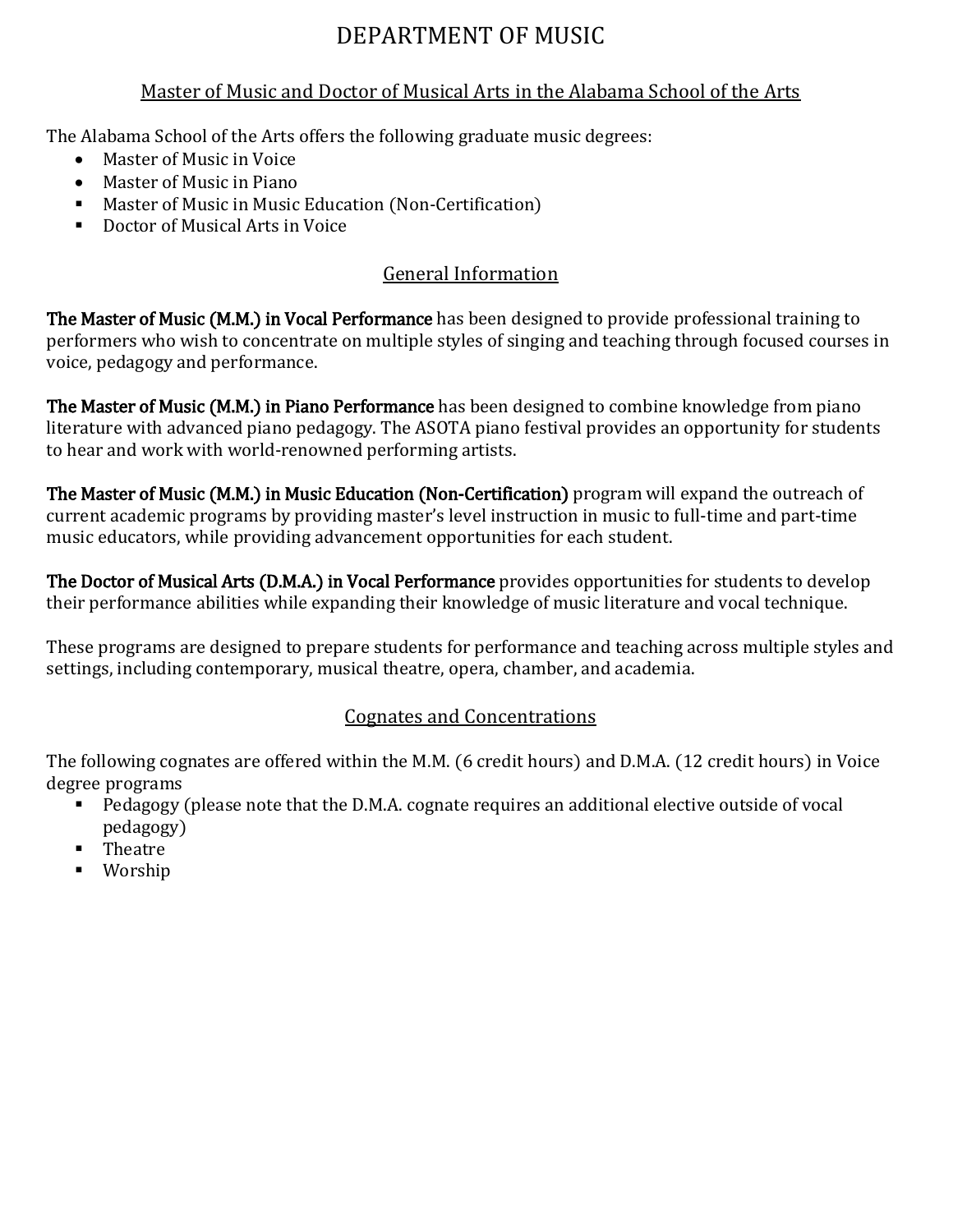## DEPARTMENT OF THEATRE

#### Degree Program

<span id="page-4-1"></span><span id="page-4-0"></span>The Department of Theatre offers the following degree:

Master of Arts in Musical Theatre

### General Information

<span id="page-4-2"></span>The Master of Arts (M.A.) in Musical Theatre prepares the student as an advanced professional practitioner or teacher of theatrical practice in order to become a vested marketable performer in theatre or to further their educational training and goals toward a D.M.A. or D.F.A. The Master of Ars in Musical Theatre consists of 31 – 34 graduate semester hours.

#### Program Benefits and Professional Opportunities

- <span id="page-4-3"></span>Develop and maintain efficient technique and compelling artistry
- Further essential stage skills and experience
- Opportunity to learn from professors with real-world experience and established records of successful teaching
- Gain practical experience for application of pedagogy
- Development of cross-styles both in performance and in teaching
- Potential professional association with Mobile Opera, Mississippi Opera and professionally accredited companies
- Teaching Fellowship with International Performing Arts Institute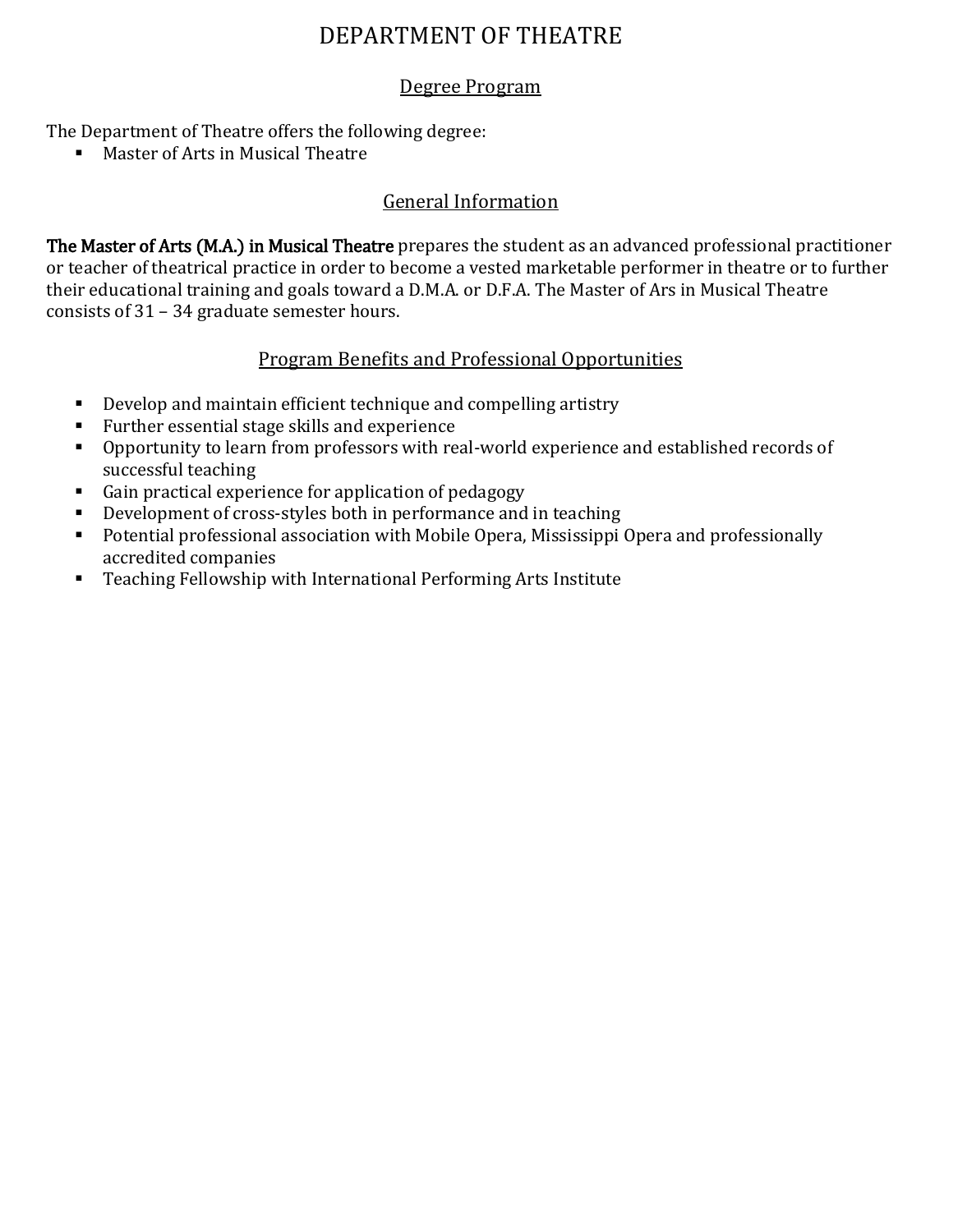# DEPARTMENT OF WORSHIP LEADERSHIP

#### Degree Program

<span id="page-5-1"></span><span id="page-5-0"></span>The Department of Worship Leadership offers a degree program of study designed to prepare individuals for performance or instruction in the musical & worship arts by developing skills needed to succeed in the fields of business or technology and serve as worship ministry leaders.

The Department of Worship Leadership offers the following degree:

**Master of Arts in Worship Leadership & Theology** 

#### General Information

<span id="page-5-2"></span>The Master of Arts (M.A.) in Worship Leadership & Theology is designed to deepen the Worship Leader's theological framework while providing practical, hands-on training in the arts, technology, and ministry leadership. The Master of Arts in Worship Leadership & Theology consists of thirty-six graduate semester hours.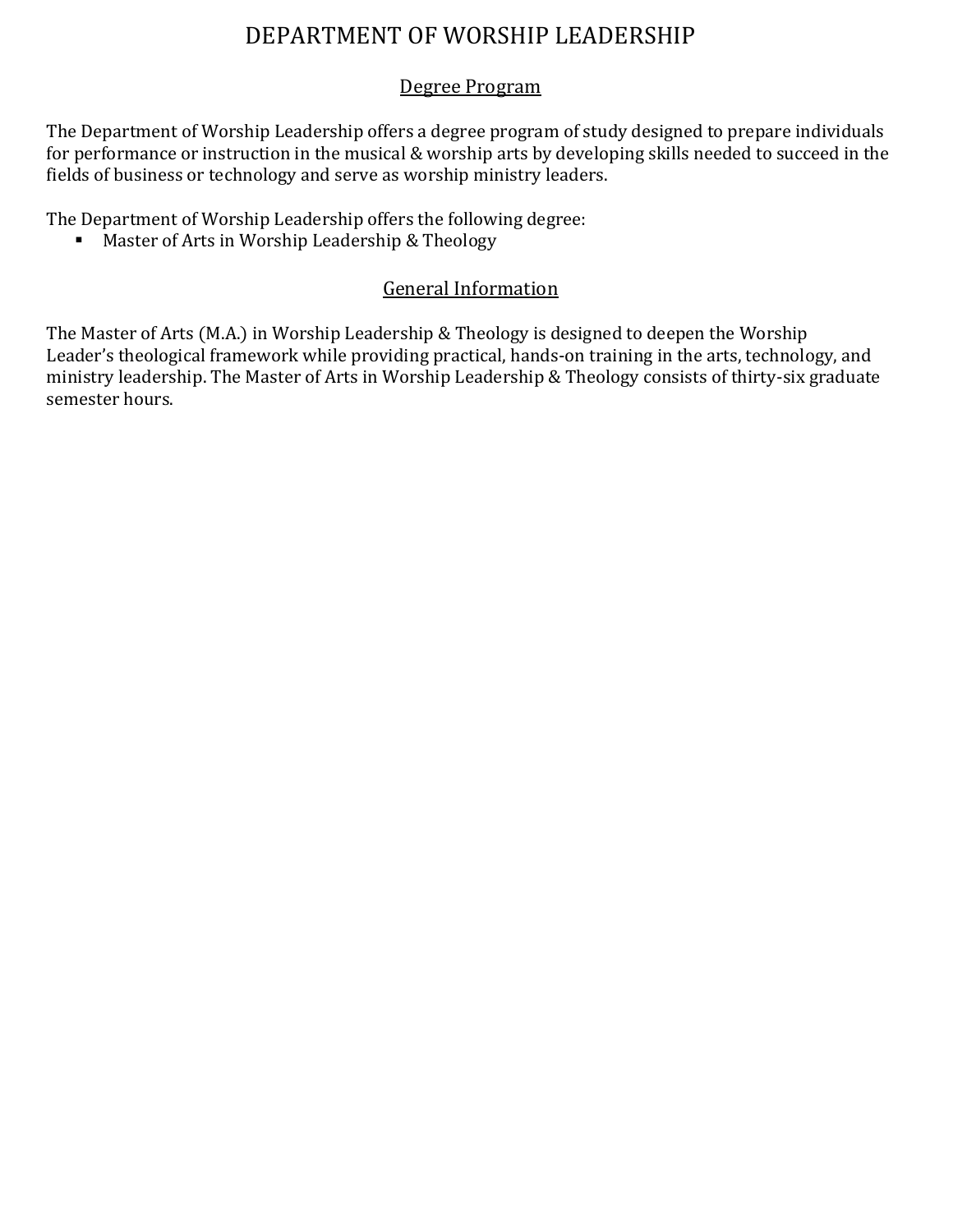# ADMISSION REQUIREMENTS

### Regular Admission

<span id="page-6-1"></span><span id="page-6-0"></span>Students seeking regular admission to masters and doctoral level programs at University of Mobile, Alabama School of the Arts must:

- Have a grade point average of at least 2.75 GPA on a 4.0 scale on undergraduate coursework.
- Provide official copies of transcripts from any post-secondary education.
- Have completed a degree from an accredited institution.
- Pass a candidacy audition.
- Submit at least three strong letters of recommendation and/or undergo a successful personal interview.
- Write an essay that explains the following:
	- o Why you selected University of Mobile to continue your academic career.
	- o Why you have chosen your area of study. (DMA applicants only)

## Transfer Credit

<span id="page-6-3"></span><span id="page-6-2"></span>A maximum of six hours of credit may be transferred from another accredited institution and applied toward a graduate degree. However, application of transfer credit to the plan of study MUST be approved by the ASOTA graduate committee or the student's graduate advisory committee.

# EXAMINATIONS

## Entrance/Diagnostic Examinations

<span id="page-6-4"></span>Students entering the M.M. or D.M.A. programs are required to take diagnostic entrance examinations in music theory, music history and diction/IPA (voice majors only). The purpose of the examinations is:

- To determine whether the student has foundation-level deficiencies needing to be addressed in order for the candidate to be successful in graduate courses. Additional coursework may be required to address any deficiencies.
- To provide information that will guide the student and their advisor in selecting useful and appropriate academic courses.

Diagnostic examinations are administered on campus each Thursday and/or Friday preceding the first day of classes in the fall and spring.

Students who do not pass the diagnostic exams will be required to enroll in courses to correct the deficiencies. The Chair of Graduate Studies and Advisory Committee Chair will meet with each student to discuss strengths and weaknesses revealed in the exams in order to determine courses for degree.

For entering DMA students: A Diction Proficiency Exam will be offered with Placement Exams. If the student does not pass the Diction Proficiency Exam in any of the three language areas, the student will be required to take the corresponding course. The extra diction courses will be added to the student's Plan of Study by the Chair of Graduate Studies. Advanced Diction courses are as follows:

MU 545, Advanced Italian Diction MU 546, Advanced French Diction MU 547, Advanced German Diction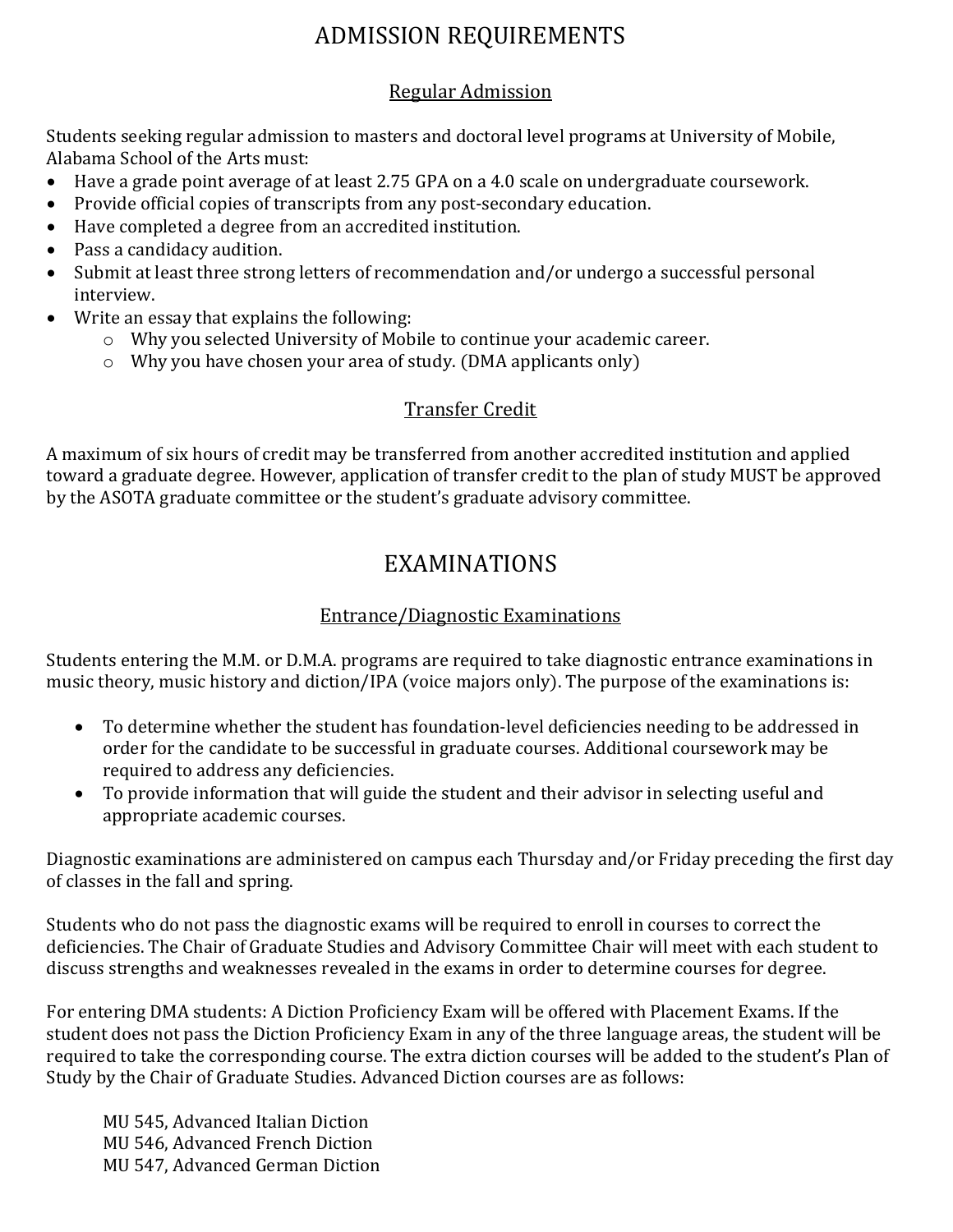Students who exhibit proficiency in any or all of the three languages with the respective IPA transliterations, may be exempt from taking the courses. If the student does not pass the proficiency, the student is given the option to either take the course(s) for credit or audit and pass the final exam.

#### Special Foreign Language Requirement for Voice Performance

<span id="page-7-0"></span>M.M and D.M.A. The students' transcript(s) must show grades of B- or better in at least one semester each of German, French and Italian language courses. Students may be admitted to the program without meeting the above requirement but must take the necessary courses to meet this before they graduate. All MM and DMA students must meet the language study requirements.

M.M. and D.M.A. Performance: Language Requirements for Voice Majors must have at least one course in diction for singers. Students lacking these will be required to pass these courses in addition to the requirements for the degree.

### Comprehensive Examinations

<span id="page-7-1"></span>Comprehensive examinations are required for all masters and doctoral candidates in voice at the conclusion of the program of study. Master of Music in piano candidates complete a thesis and oral comprehensive exam. Generally, comprehensive exams are given on the Saturday of the second full week in November and April; however, the exact dates of the examinations are determined by the Graduate Coordinator and are publicized as soon as the university's academic calendar is available. Students must register for the exam one month in advance with the Graduate Success Coach.

### M.M. Comprehensive Examinations

#### <span id="page-7-2"></span>How are the tests prepared and graded?

The tests are standardized and will be prepared and graded by graduate faculty. MM candidates will be tested on vocal performance specific courses: Italian diction, German diction, and French diction, song literature and pedagogy. The song literature and pedagogy portion of the exam will be structured to cover material based on the courses taken by the students. A score of 75% in each section is required to pass.

#### What happens if the results of the comprehensive exam are unsatisfactory?

A student who fails the comprehensive examination may repeat the exam within one year of the first comprehensive examination. Any failed subject must be re-taken and passed in its entirety. A student who fails a comprehensive exam for a second time will be required to complete remedial coursework before a third, final attempt is made. Remedial coursework must be taken when offered in the rotation. Directed studies for remedial coursework are not allowed.

#### Results

The Chair of Graduate Studies in ASOTA must receive the results of the comprehensive examination in time to notify the Office of the Registrar and Graduate Studies in order to be processed before the graduation application deadline has passed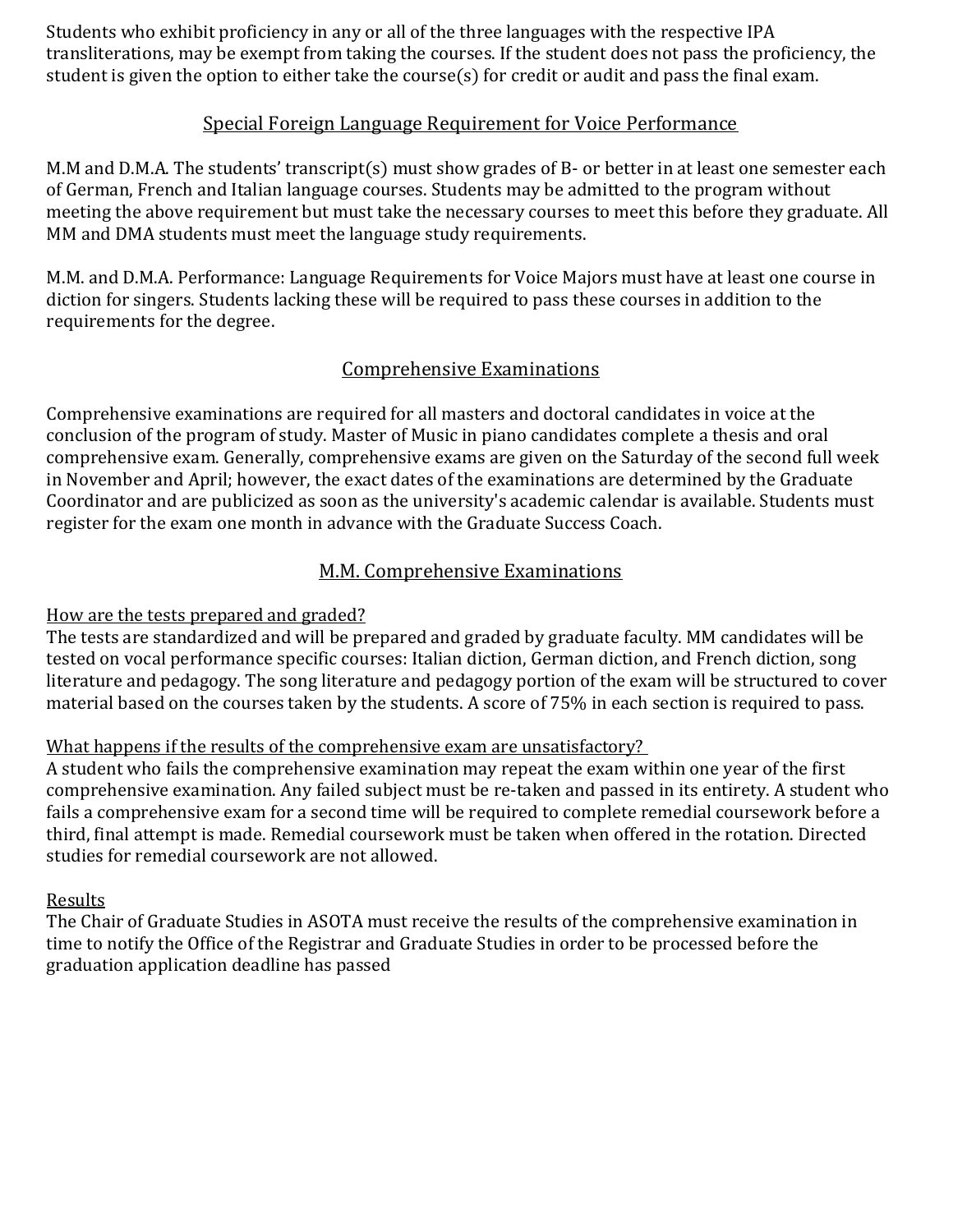#### DMA Procedure for Comprehensive Exams, Prospectus, and Dissertation

<span id="page-8-0"></span>ASOTA faculty has set deadlines to help students complete the DMA in a timely manner. Late completion of requirements will result in a deferral of graduation to a future semester.

#### Comprehensive Exams

Comprehensive examinations are required for all doctoral candidates in voice at the conclusion of the program of study. Generally, comprehensive exams are given on the Saturday of the second full week in November and April; however, the exact dates of the examinations are determined by the Graduate Coordinator and are publicized as soon as the university's academic calendar is available. Students must register for the exam one month in advance with the Chair of Graduate Studies for ASOTA. A time limit of four hours per section will be enforced for comprehensive exams.

#### How are the tests prepared and graded?

DMA candidates will be tested on music theory, music history, Italian diction, German diction, French diction, song literature, and pedagogy. A score of 80% in each section is required to pass.

#### What happens if the results of the comprehensive exam are unsatisfactory?

A student who fails the comprehensive examination may repeat the exam within one year of the first comprehensive examination. Any failed subject must be re-taken and passed in its entirety. A student who fails a comprehensive exam for a second time will be required to complete remedial coursework before a third, final attempt is made. Remedial coursework must be taken when offered in the rotation. Directed studies for remedial coursework are not allowed.

#### Results

The Chair of Graduate Studies in ASOTA must receive the results of the comprehensive examination in time to notify the Office of the Registrar and Graduate Studies in order to be processed before the graduation application deadline has passed.

\*\*\*With the exception of extenuating circumstances approved by the graduate committee, students must take the exams before they defend their dissertation. Exams are offered after dissertation defense deadlines so students should plan to take comprehensive exams the semester(s) before they defend their dissertation.

#### Prospectus Procedures

A prospectus is required of all DMA candidates and should describe an original project that contributes new information to the field of study. All students must complete a prospectus that outlines their dissertation, with research methods and any parameters dictated by the chair/committee that bears the signature of the doctoral candidate and the committee. It should be defended early in the degree program and no later than one semester before the dissertation defense. The prospectus should include a statement of research, a synopsis of the proposed research, an outline for the dissertation and a sample of the dissertation. The prospectus approval form must be submitted by the committee chair immediately after the proposal defense.

<span id="page-8-1"></span>\* Students should be prepared to give faculty two weeks to read the prospectus and provide feedback. With the exception of extenuating circumstances, students should avoid turning in a prospectus during the last two weeks of class.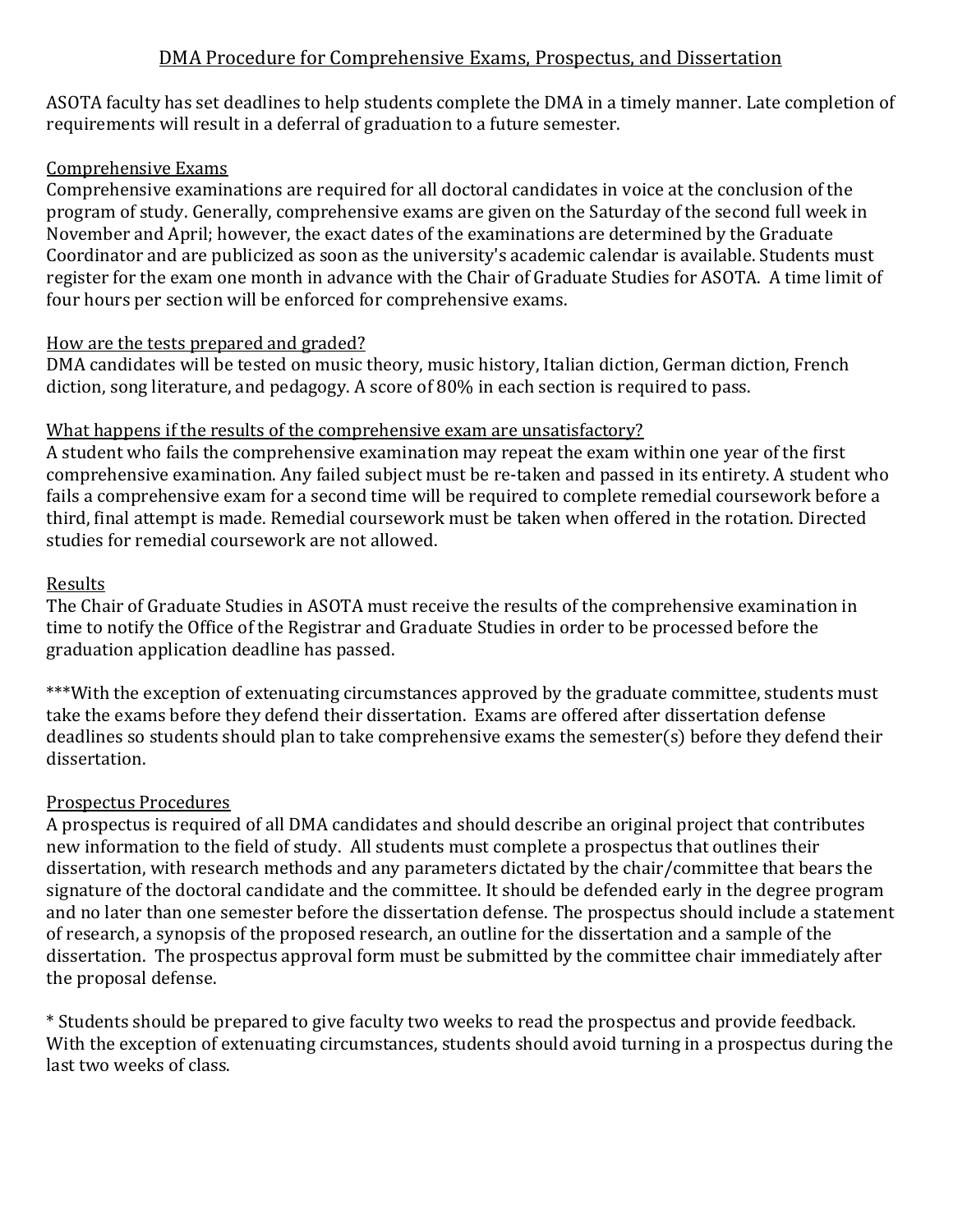#### Dissertation Procedure

#### Getting Started

A dissertation is required of all DMA students and should follow the successful defense of the prospectus. As appropriate, the Institutional Review Board (IRB) must approve the project methodology before *any* research begins. Guidelines and templates for the preparation of the dissertation as dictated by The University of Mobile must be followed Outside editors may be used, but are intended to edit for style and format. Content should be the sole product of the author.

#### Defense

A defense of the dissertation/doctoral project cannot occur until after the student successfully completes the comprehensive examination. The dissertation must have been submitted by the student to the graduate committee with ample time for their review. The oral defense will be conducted by the graduate committee. Members of the graduate committee only will vote on the results of the examination. A simple majority will designate a pass. The committee chair must submit the Results Form to the Registrar and ASOTA staff immediately following the defense. If the student fails the defense on the first attempt, he/she has one additional attempt to defend the document successfully. Failure to defend the document successfully on the second attempt will result in dismissal from the program. Following a successful defense any required revisions should be completed in a timely manner and the finalized document submitted.

#### Deadlines

Students are responsible for meeting all published deadlines found on the ASOTA website and the Canvas class MM/DMA. If a student fails to submit the document prior to the published deadlines, the degree will be awarded the following semester.

Prior to the final submission of the dissertation to University of Mobile for publishing, the committee chair must be able to verify that the thesis has been checked to ensure originality and that the student has made all requested revisions to content and grammar.

#### Dissertation, Doctoral Project and Thesis Deadline Schedule

ASOTA maintains a schedule of deadlines for students writing theses, doctoral projects, and dissertations. The schedule is updated yearly and is available in Canvas in the MM/DMA course. The proposal must be defended at least one semester before the dissertation defense. Dissertation defenses will only be held in the fall and spring semesters. The last day to defend the doctoral dissertation is April 7 for Spring 2021 graduation.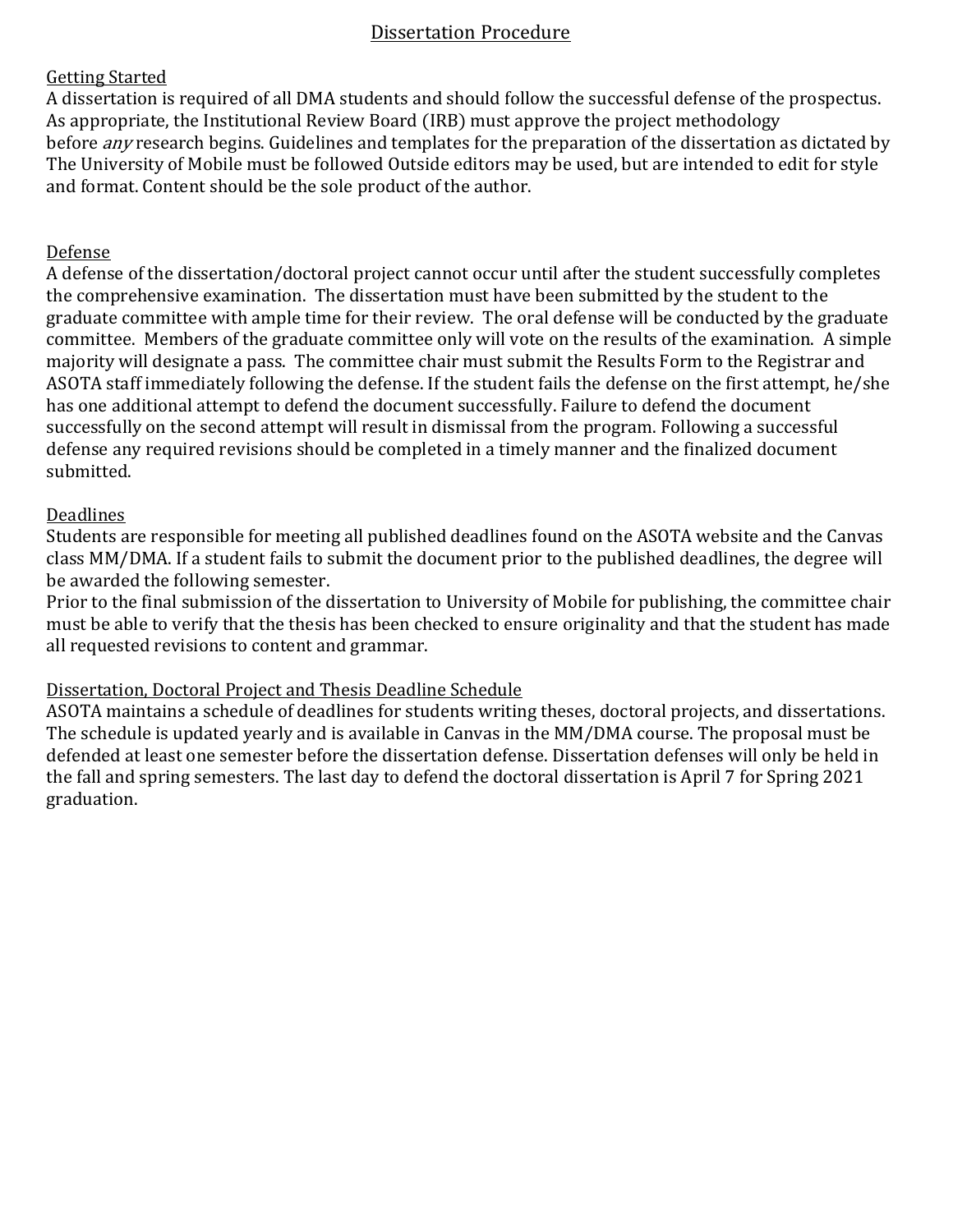# GRADUATE ADVISORY COMMITTEE (GAC)

<span id="page-10-0"></span>Early in the first term of full-time residence or before nine (9) hours of graduate credit have been earned, the student and the major professor select those faculty who will serve as the student's Advisory Committee.

Master's committees must include three members: 1) the major professor, 2) another professor from the major area, 3) a representative from music theory or music history.

Doctoral committees must include five members: 1) the major professor, 2) three other professors from the major area and/cognate area 3) a representative from music history or theory.

These faculty members will help the student plan their program of study, attend and grade the candidate's recital, and prepare and grade the comprehensive exam.

<span id="page-10-1"></span>Changes to this formula must be approved in writing by the Chair of Graduate Studies in ASOTA.

# PLAN OF STUDY

The student and the major professor shall develop a plan of study based upon diagnostic examination results and course requirements. In cases where a student is required to take additional course work beyond the minimum required by the degree, the Advisory Committee will counsel the student and plan the program of studies. The degree plan of study must be completed, and appropriate paperwork filed with the Graduate Success Coach during the first semester of enrollment. The plan of study form is available electronically from the Graduate Success Coach.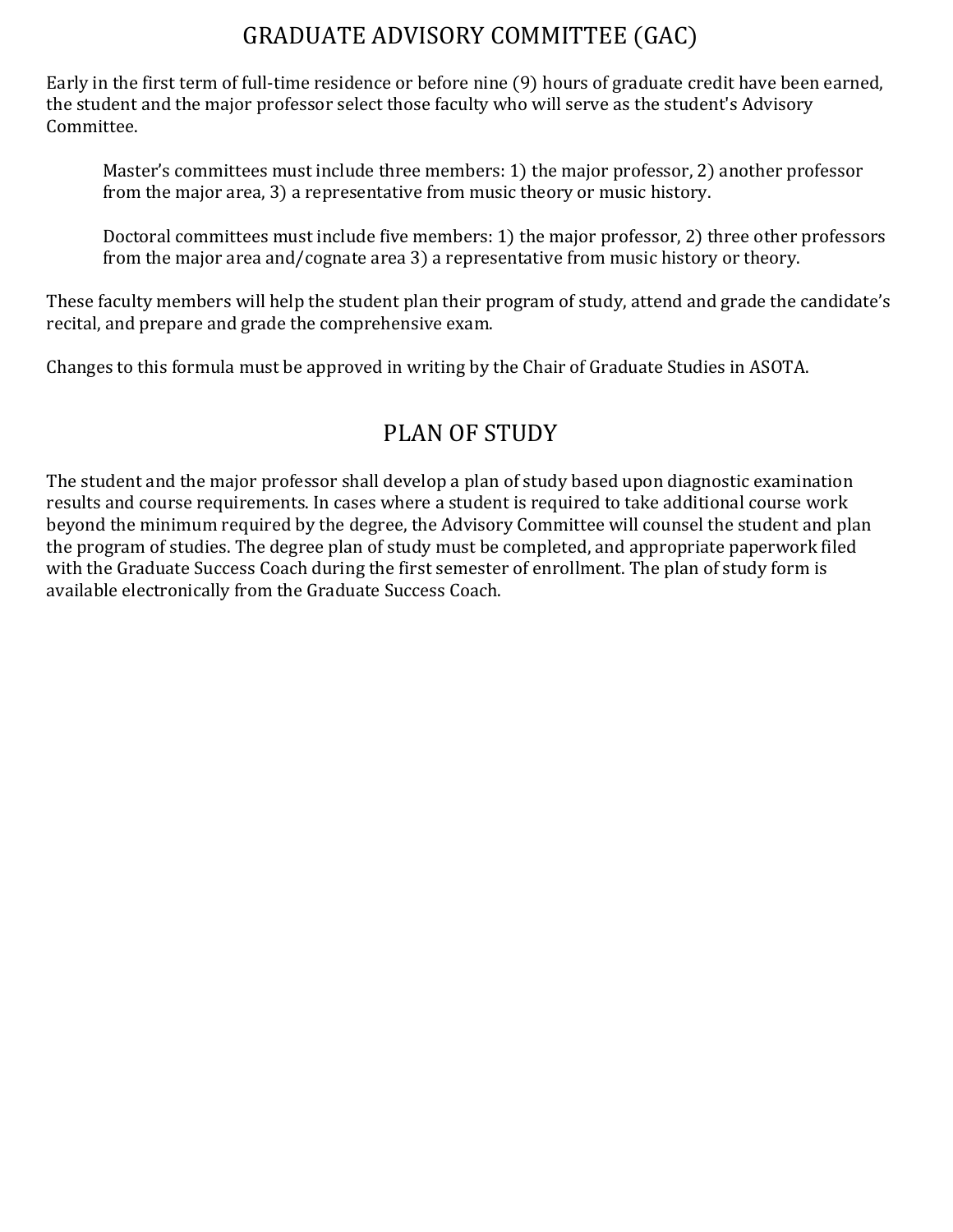# POLICIES

### Continuous Enrollment

<span id="page-11-1"></span><span id="page-11-0"></span>Masters and doctoral students are expected to enroll continuously after they have taken required coursework until they complete their degree using the guidelines listed below.

Students must register for at least one (1) credit hour of dissertation/thesis in the Fall and Spring semesters if they:

- Have incomplete grades in one or more courses
- Have completed all coursework but must take comprehensive exams
- Have not completed their dissertation/thesis
- Have not completed their recital

Students must enroll for one (1) credit hour of dissertation/thesis in the Summer semester if they are using university services, e.g., library and/or technology services.

Students must register for three (3) credit hours of dissertation during the semester they expect to defend and complete the dissertation/thesis. All required coursework must be completed before the semester in which the student defends the thesis. The thesis must be deposited in the Office of Graduate Studies and with the Graduate Success Coach in ASOTA.

Failure to enroll for the appropriate hours will result in the student being discontinued from University of Mobile and the Alabama School of the Arts and require that the student reapply for admission to the program.

<span id="page-11-2"></span>Responsible Conduct of Research (RCR module training is TBA pending UM licensing

All graduate students must complete the RCR training modules required by the Institutional Research Board and their departments before beginning any research for their thesis or dissertation. For information on how to complete the RCR modules contact the Chair of Graduate Studies in ASOTA.

Information on IRB application and RCR module completion is found at <https://umobile.edu/irb/>

## Plagiarism

<span id="page-11-3"></span>Plagiarism is scholarly theft, and it is defined as the unacknowledged use of secondary sources. More specifically, any written or oral presentation in which the writer or speaker does not distinguish clearly between original and borrowed material constitutes plagiarism. Plagiarism is a serious offense. An act of plagiarism will lead to a failing grade submitted for the work involved and for the course, as well as sanctions that may be imposed by the department, the Graduate School, and the University.

## Application for Degree

<span id="page-11-4"></span>When application for the degree has been completed, the student's file in the office of the Graduate Success Coach should contain the following:

- Graduate Advisory Committee (GAC) Request Form
- Plan of Study
- Results of Comprehensive Exams Form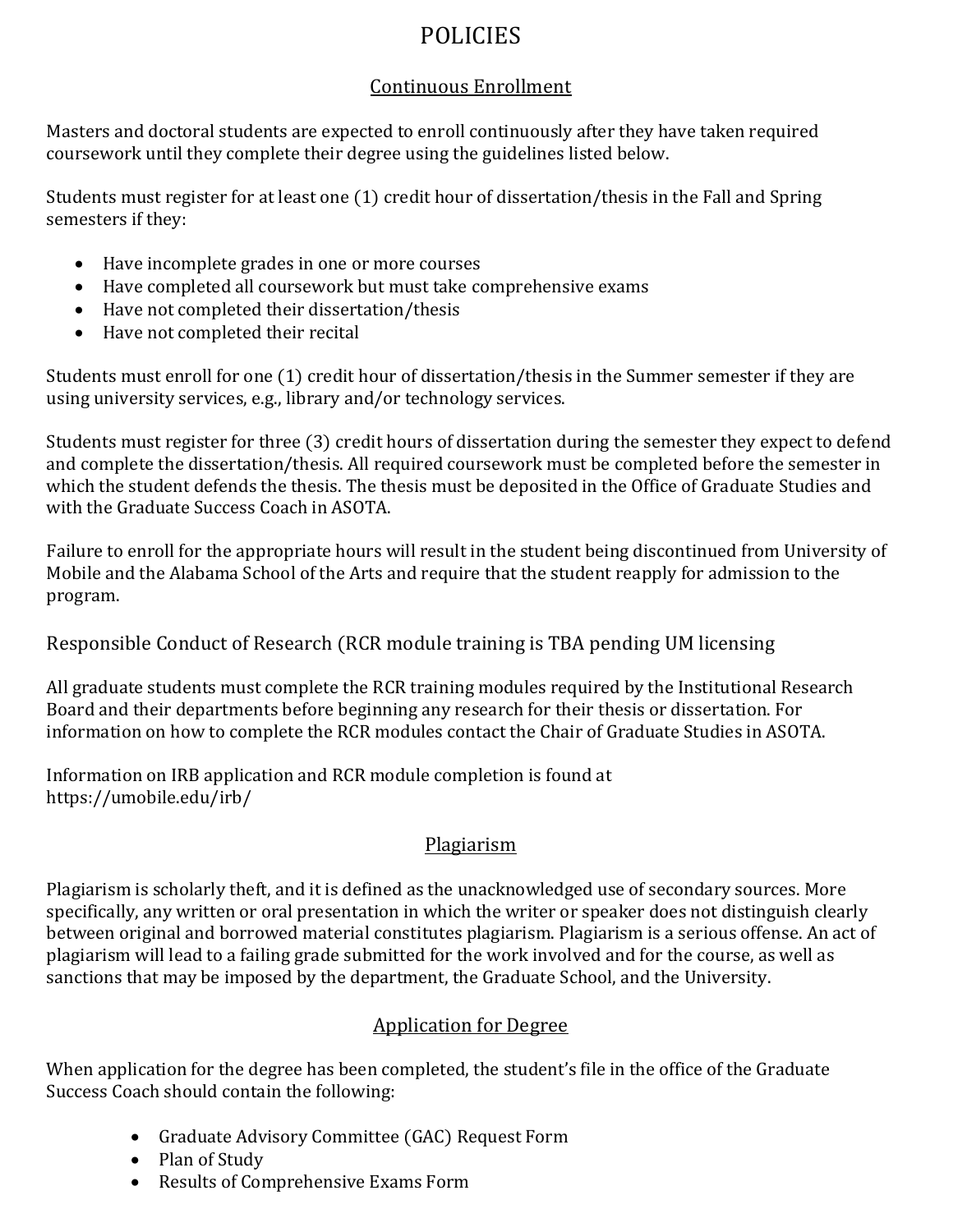- For DMA candidates: Results of Prospectus Defense
- Results of Dissertation Defense

### Recital Scheduling and Hearing Requirements

<span id="page-12-0"></span>Before scheduling a recital, the student must contact all members of their Graduate Advisory Committee and work to find a date that all can attend. In order for the recital to be given, a majority of the advisory committee must be in attendance. If members of the committee are unable to attend, a quality recording must be provided.

A recital hearing should be scheduled three weeks prior to the performance and must be successfully completed at least two weeks prior to the performance. A hearing is attended by the student's Graduate Advisory Committee and each committee member provides positive feedback for the student.

<span id="page-12-1"></span>For DMA students, ASOTA does not allow roles in opera, oratorio or musical theatre to substitute for a doctoral recital.

# M.M., D.M.A., and M.A. DEGREE REQUIREMENTS

### Ensemble Participation Requirement

<span id="page-12-2"></span>All full-time students pursuing a master's in music are required to participate in a major ensemble during each term of residence. Master of Music in Voice Candidates are required to sing in the University Chorale each semester.

Note: M.M. Ed and Master of Arts in Musical Theatre students are exempt from this requirement.

### Audition Repertoire Requirements

<span id="page-12-3"></span>Piano Performance: The audition must be memorized, consist of a minimum of 30 minutes in length, and performed before the piano faculty. Students will perform pieces from four contrasting styles:1) Baroque 2) Classical Sonata (all movements) 3) Romantic 4) Contemporary. The faculty may select portions from the repertoire submitted.

Voice Performance: Voice performance majors must demonstrate, by audition:

- 1. advanced vocal technique and
- 2. good diction in Italian, German and French.

A recording may satisfy preliminary entrance requirements, but continued study requires a successful voice jury to be completed at the end of the student's first semester.

Musical Theatre: Musical Theatre auditions must include the following from memory:

- 2 Contrasting MT songs: 1 Golden Era, 1 Contemporary
- 2 Contrasting 1-minute monologues

## **Jury Requirements**

<span id="page-12-4"></span>All graduate voice students will sing for a faculty jury at the end of each semester. Absence from jury will result in an F for the semester. Makeup juries are only allowed under extreme circumstances where participation is impossible.

In semesters where students are giving a recital, the recital hearing will take the place of the voice jury.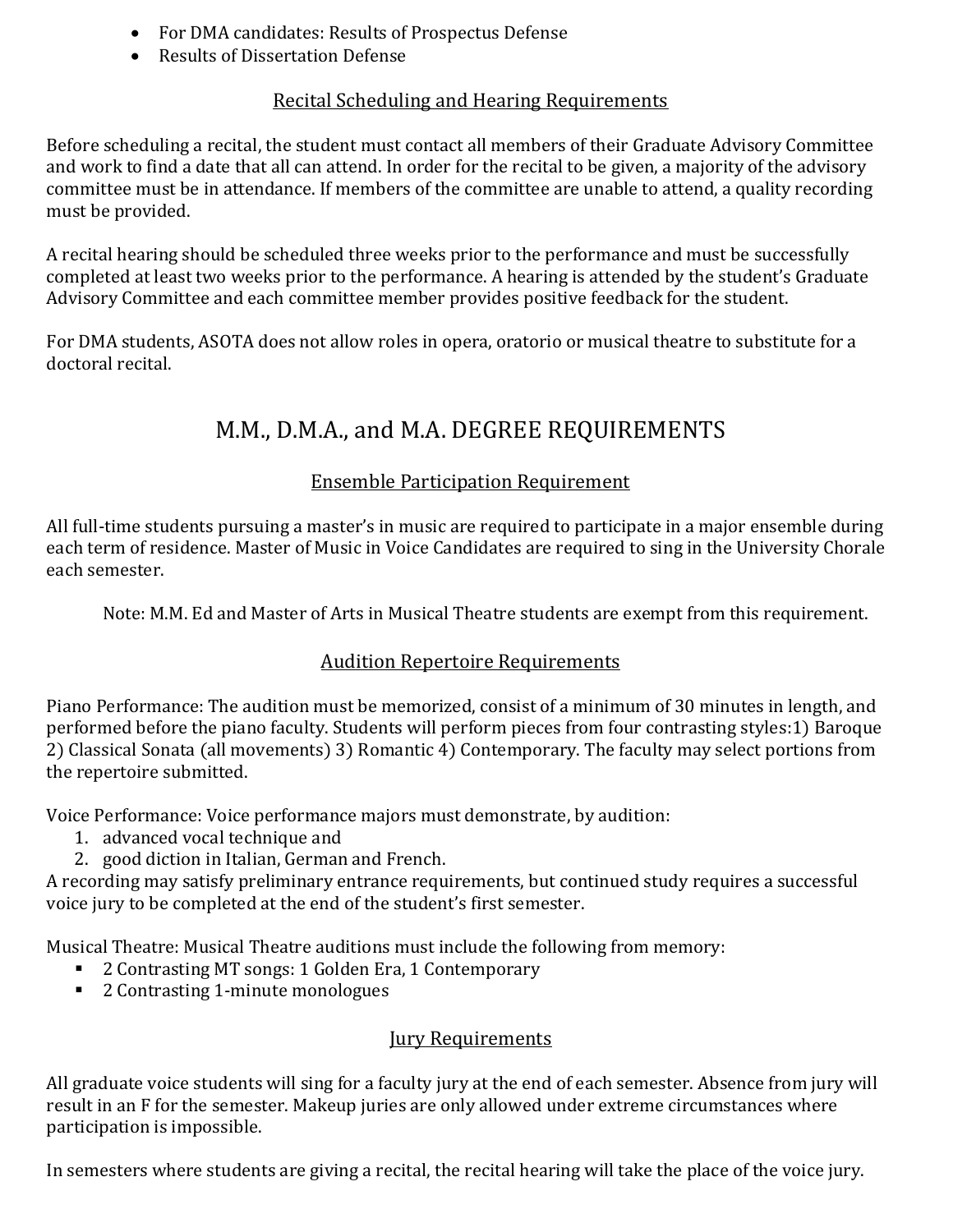If a graduate student fails two juries, they will be dismissed from the program.

Students majoring in the Master of Arts in Musical Theatre are required to present the following repertoire for their jury:

- $\bullet$  2 pre-1965 songs
- $\bullet$  2 post-1965 songs
- 1 operetta aria
- 1 jukebox musical style song
- Songs must include at least 2 up-tempo pieces and 2 ballads.

## Recital Requirements

<span id="page-13-0"></span>Using sheet music is not allowed for singers in recitals or cabarets except for oratorio repertoire or in chamber music repertoire when it is being performed with non-keyboard instruments. Only one recital may be presented by a student in a single semester.

M.M. in Vocal Performance students must include at least 55 minutes of music in French, German, Italian, and English and represent a variety of musical style periods. At least one piece from the Classical period or before is required. A *maximum* of three arias may be included. All graduate recital programs must be approved by the graduate committee as soon as the repertoire is selected. Program notes must be prepared, and presented to the graduate committee at the recital hearing.

### D.M.A. in Vocal Performance students must have two recitals.

Recital one must include at least 55 minutes of music with groups of songs in French, German, Italian, and English and represent a variety of musical style periods. At least one piece from the Baroque/Renaissance, Classical, Romantic, and Contemporary periods are required. A maximum of three arias may be included. All graduate recital programs must be approved by the graduate committee as soon as the repertoire is selected. Program notes must be prepared, and presented to the graduate committee at the recital hearing.

Recital two must include at least 55 minutes of music, and may be a traditional academic recital, or themed recital. There are no specific requirements as to style periods covered, but the recital program must be approved by the graduate committee as soon as the repertoire is selected. Lecture recitals are allowed but must still include 50 minutes of music. Program notes must be prepared, and presented to the graduate committee at the recital hearing

M.M. in Piano Performance students will present a 60- minute solo recital from memory which must include one concerto movement.

MM Piano students must write a Master's Thesis which is listed as "Independent Study and Research" MU575.

A hearing is required at least two weeks prior to the scheduled solo recital for faculty evaluation. The student must also submit their Master's Thesis to the committee during this evaluation. The 'oral exam' must be scheduled within five days after the solo recital.

### Examples of Piano Repertoire Selections:

- **Polyphonic Style** (from baroque to contemporary) J.S Bach: *Well-Tempered Clavier, Suites (Partitas), Chromatic Fantasia and Fugue in D minor* sShostakovich: *Prelude and Fugue* Franck: *Choral et Fugue*
- **Classical Sonata** [1750 1820] all movements: Beethoven, Mozart and Haydn
- **Romantic** [1820 1900] (virtuosic work around 12-20 minutes) Chopin: *Scherzo, Ballade, Polonaise-Fantaisie, Andante Spianato et Grande Polonaise Brillante, 24 Preludes* Schumann: *Papillons, Davidsbundlertanze, Carnaval, Etudes Symphoniques* Liszt: *Hungarian Rhapsodies, Grandes Etudes de Paganini or The Transcendental Etudes (2 or 3), Mephisto Waltz, Spanish Rhapsody Brahms: Op. 79, 116, 118, 117 119, Variations and Fugue on a Theme by Handel, Variations on a Theme of Paganini*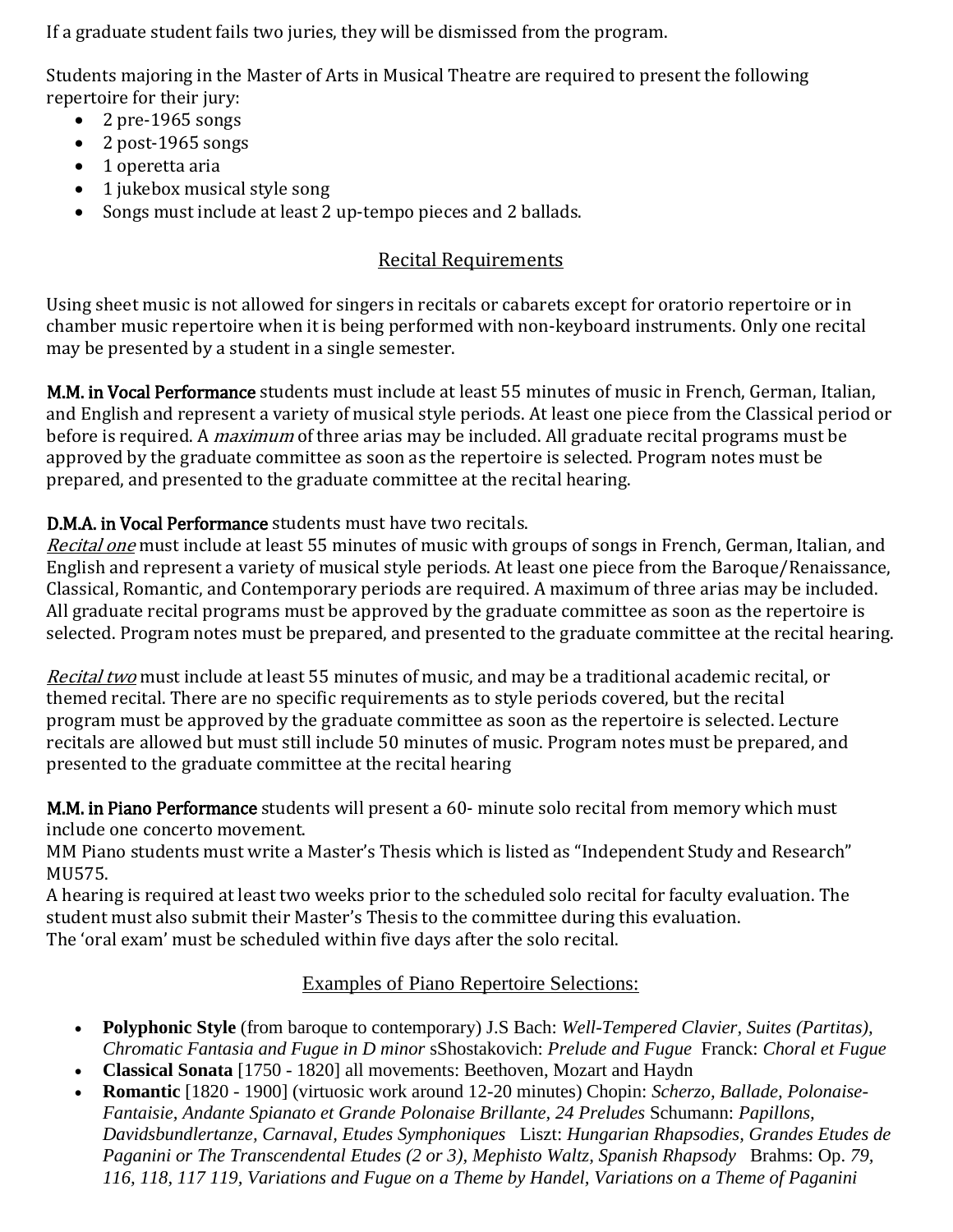**Contemporary** [1900 - present day] Prokofiev, Rachmaninov, Skryabin, Debussy, Ravel, Copland, Ives, Bartok

#### **Concerto Repertoire**:

Mozart - No. 20-27 Beethoven - all Prokofiev - all Rachmaninov - all Chopin - all Bartok - all Ravel - all Schumann – all

M.A. in Musical Theatre students will present at a New York Showcase as the Capstone requirement for the M.A. in Musical Theatre Degree. M.A. in Musical Theatre students may choose to present **one** of the following in lieu of presenting at a New York Showcase to satisfy the Capstone requirement…

- I. Original one-person show or cabaret with the approval of both Theatre Chair and Student's Applied Voice Instructor. The cabaret should be a 55 minute minimum, three set show that incorporates dance, music, and interaction with the audience (chat, dialogue, etc.)
- II. Pre-existing one-person show with the approval of both Theatre Chair and Student's Applied Voice **Instructor**
- III. Recital Program including the following material…
	- 4 contrasting monologues (classic, modern or contemporary)
	- 2 duet scenes (one from a play, one from a musical)
	- Stage movement piece
	- Dance piece
	- 2 pop songs in contrasting styles
	- 4 golden age songs
	- 4 contemporary- post '65 songs

# RECITAL PROCEDURES

Students will consult an applied instructor concerning recital procedures involving publicity, programs, recording, facility arrangements, apparel and reception.

While the private instructor offers assistance with recital arrangements when possible, the student is responsible for the following:

### Facility Arrangements

Contact Dr. Jacobs (pjacobs@umobile.edu) to confirm that the recital repertoire has been approved and he will work with you and the calendar/facilities coordinator (Collin Clardy) to schedule Moorer Auditorium (and the Jackson Room and Donald Gallery if a reception is to be held) as soon as the jury and recital dates are set. The calendar/ facilities coordinator must also be notified to remove the dates in the event of a postponed or cancelled jury and recital. No recitals may be scheduled during finals week.

#### Recital Program

It is the responsibility of the recitalist to have the final program typed under the advisement of the applied instructor, and according to specified guidelines. Three hard copies of the recital program must be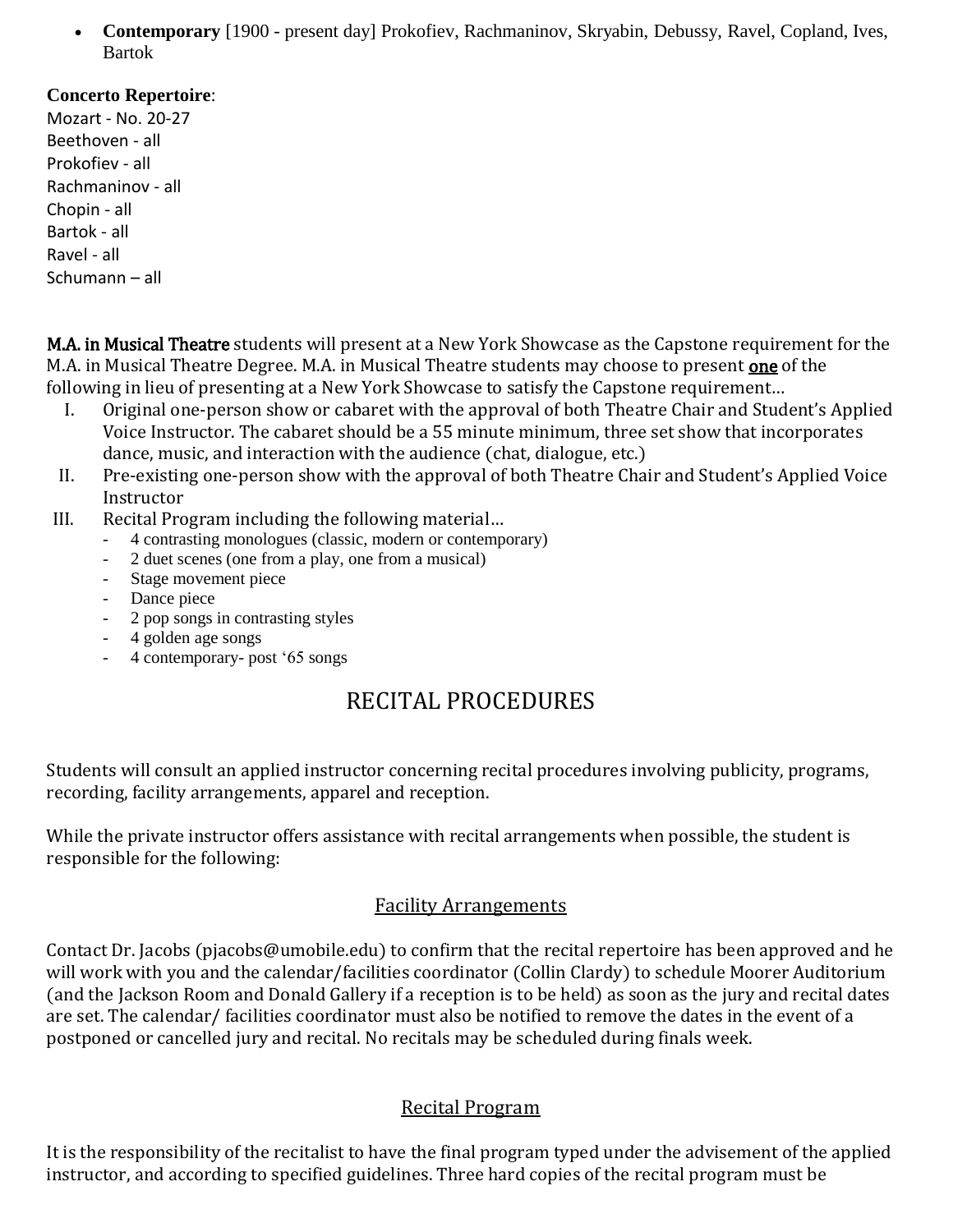brought to the hearing. The final program must be must be emailed to Collin Clardy (cclardy@umobile.edu) for printing two weeks prior to the recital.

The program format will follow the guidelines found in the appendix. NOTE: All recital program materials must be submitted to the private instructor for proofreading before printing. Please refrain from placing personal notes in professional programs.

#### Recording

All recital recording will be handled by the Recital Recording tech-service crew leader. You can request a digital copy of the recording from Collin Clardy (cclardy@umobile.edu) at any point following your recital.

#### Apparel

Suits and dresses or formal attire are appropriate for graduate recitals.

#### Personnel

Secure ushers, page turner, reception servers, etc., and acknowledge their assistance in the printed program.

#### **Reception**

Receptions, normally held following the senior recital, are optional. Student is responsible for set up and clean up.

## RECITAL CHECKLIST

- Facility Reservation for Jury
- Facility Reservation for Recital Schedule Moorer Auditorium, Jackson Room and Foyer for reception with calendar/facilities coordinator.
- Program Emailed to cclardy@umobile.edu and 3 hard copies brought to Jury
- Final approved program must be submitted to the ASOTA office two weeks prior to the recital.
- Publicity/Posters Approved by ASOTA Marketing Team.
- Personnel enlist ushers, receptionists, etc.
- Reception Table cloth, punch bowl, etc.

## GRADUATION REQUIREMENTS

#### **Degree Conferral Dates**

Students may complete degree requirements in Fall, Spring or Summer academic periods. The student's official degree conferral date will be the last day of the academic period in which all degree requirements are satisfied.— Fall 2021, Spring 2022, and Summer 2022.

All degree requirements must be completed and certified by the Registrar's Office prior to the degree completion date. Students who need official certification that degree requirements have been met, prior to receiving a diploma, may request an official letter of notification be sent by the Registrar to any agency or employer. For more information, please contact the Registrar's Office.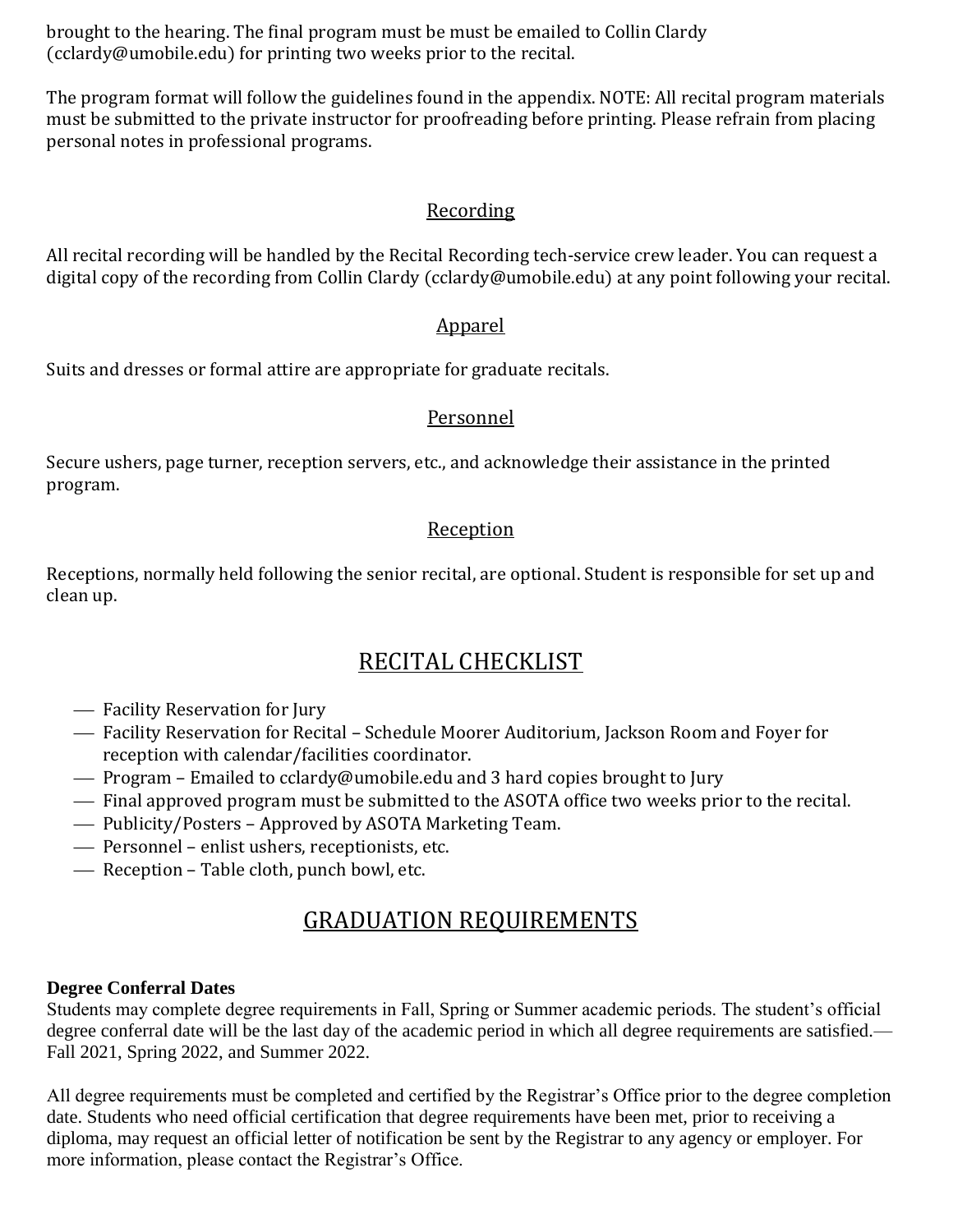Degrees are posted within two weeks of the date of conferral. Important note for Summer graduates: **It is the student's responsibility to contact the Registrar's Office once all coursework has been completed to have the degree processed.**

Any student planning to participate in the graduation ceremony on *May 7, 2022*, should complete the Intent to Graduate Form by the application deadline of *February 4, 2022*. The Intent to Graduate form is an online submission through MyUM.

All final grades/projects/recitals/examinations for doctoral students must be approved and completed by April 7th for the student to participate in commencement (be hooded, etc.).

Any outstanding requirements that need to be met for graduation will be acknowledged within the first week of the intended graduation semester with the student and chair/committee all signing off on the appropriate outstanding requirements.

M.M. students may walk in graduation with up to three outstanding credits, assuming that they will be completed in the summer. All recitals must be complete in order to walk in graduation.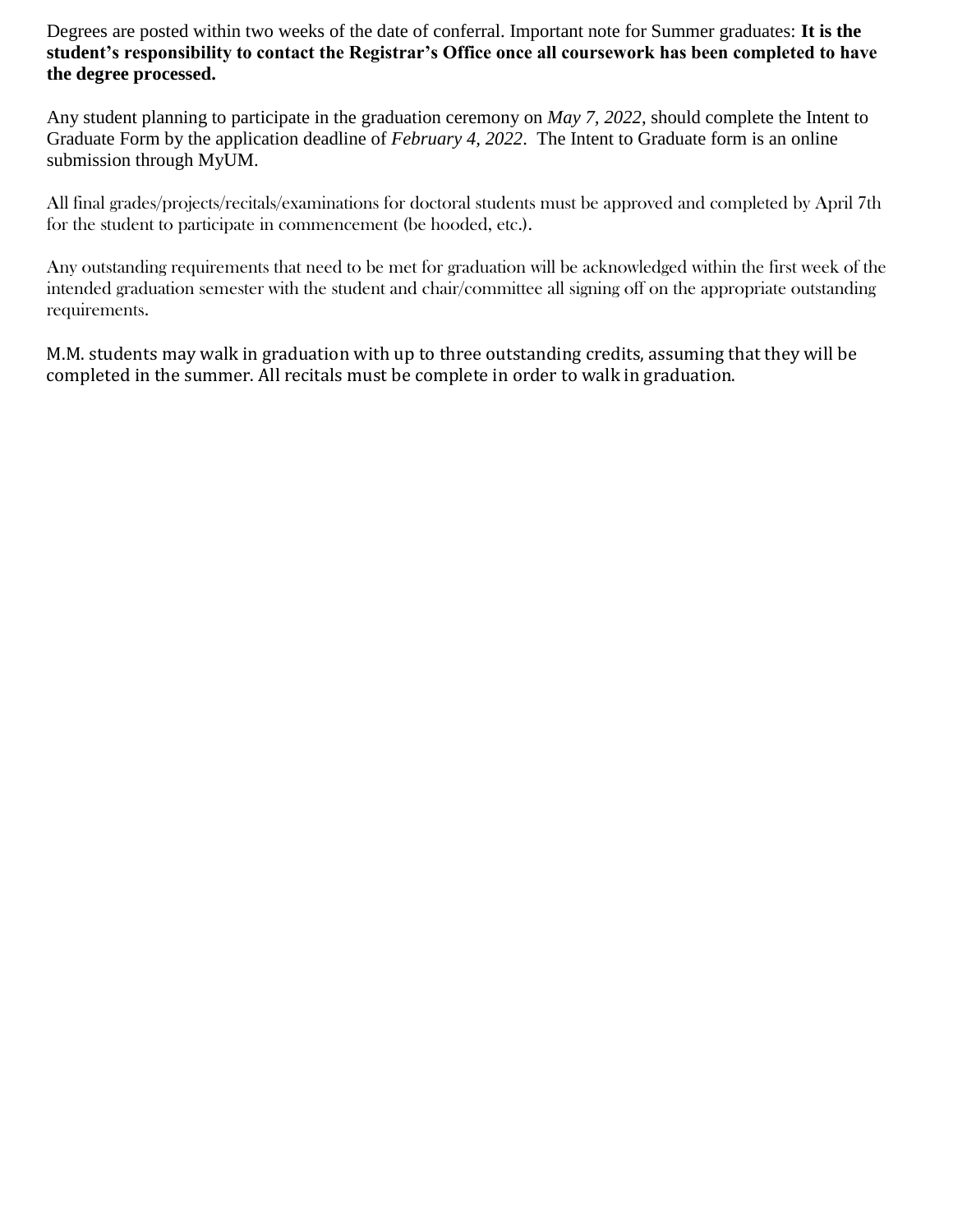

# **Course Substitution Form**

|                                        |                            | Course to be substituted:                                |  |
|----------------------------------------|----------------------------|----------------------------------------------------------|--|
|                                        |                            |                                                          |  |
| Justification for course substitution: |                            |                                                          |  |
|                                        |                            |                                                          |  |
|                                        |                            |                                                          |  |
|                                        |                            |                                                          |  |
|                                        |                            | Date:                                                    |  |
|                                        |                            |                                                          |  |
| Approved by:                           |                            |                                                          |  |
|                                        |                            |                                                          |  |
|                                        |                            | Date: $\frac{1}{\sqrt{1-\frac{1}{2}} \cdot \frac{1}{2}}$ |  |
|                                        | Director of Vocal Studies: |                                                          |  |
|                                        |                            | Date: $\frac{1}{\sqrt{1-\frac{1}{2}} \cdot \frac{1}{2}}$ |  |
|                                        | Registrar's Office:        |                                                          |  |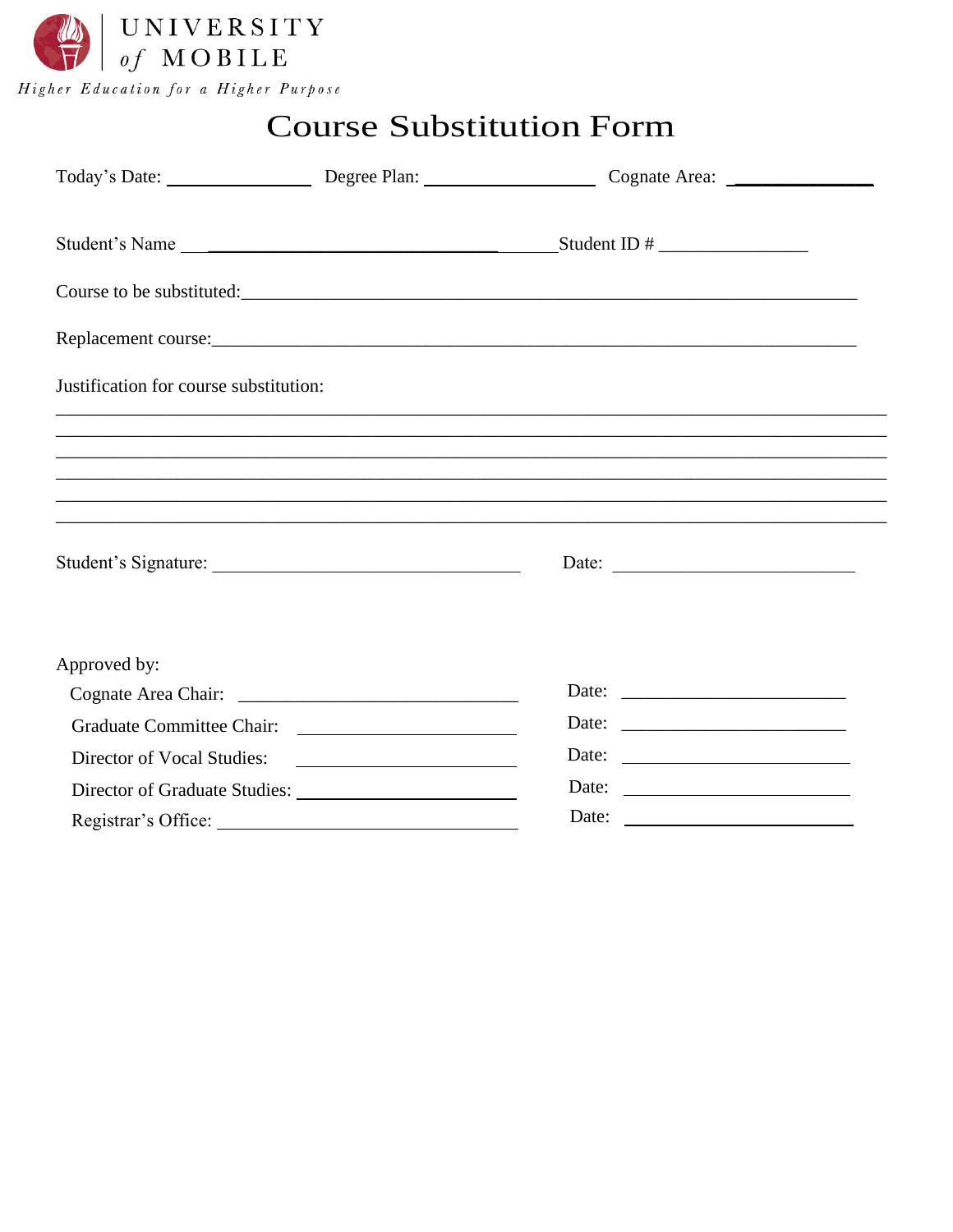## **University of Mobile** *Alabama School of the Arts* **Graduate Voice Recital Hearing Evaluation**

| Voice Part: $S / A / T / B$    | $Instructor \n$ |
|--------------------------------|-----------------|
| Major                          |                 |
| Pass / Fail / Conditional Pass |                 |
| Exam Grade                     | Advisor         |
| <b>GENERAL COMMENTS</b>        |                 |

**\_\_\_\_\_\_\_\_\_\_\_\_\_\_\_\_\_\_\_\_\_\_\_\_\_\_\_\_\_\_\_\_\_\_\_\_\_\_\_\_\_\_\_\_\_\_\_\_\_\_\_\_\_\_\_\_\_\_\_\_\_\_\_\_\_\_\_\_\_\_\_\_\_\_\_\_\_\_\_\_\_\_\_\_\_\_\_\_\_\_ \_\_\_\_\_\_\_\_\_\_\_\_\_\_\_\_\_\_\_\_\_\_\_\_\_\_\_\_\_\_\_\_\_\_\_\_\_\_\_\_\_\_\_\_\_\_\_\_\_\_\_\_\_\_\_\_\_\_\_\_\_\_\_\_\_\_\_\_\_\_\_\_\_\_\_\_\_\_\_\_\_\_\_\_\_\_\_\_\_\_**

#### **\_\_\_\_\_\_\_\_\_\_\_\_\_\_\_\_\_\_\_\_\_\_\_\_\_\_\_\_\_\_\_\_\_\_\_\_\_\_\_\_\_\_ Range: 5= Outstanding; 4= Excellent; 3= Good; 2= Adequate; 1= Poor; 0= Unsatisfactory Grading Scale: 5-4= A; 4-3= B; 3-2= C; 2-1= D; 1-0= F**

|                        |              |                    |              | Musicianship<br>(phrasing,<br>dynamics, rhythmic | Performance<br>(stage presence, |                |
|------------------------|--------------|--------------------|--------------|--------------------------------------------------|---------------------------------|----------------|
| <b>Recital Hearing</b> |              | Intonation / Pitch | Diction /    | accuracy, musical                                | commitment to text /            |                |
| <b>Evaluation</b>      | Tone Quality | Accuracv           | Articulation | style)                                           | character)                      | <b>AVERAGE</b> |
|                        |              |                    |              |                                                  |                                 |                |

Selection #1

Selection #2

Selection #3

Selection #4

Selection #5